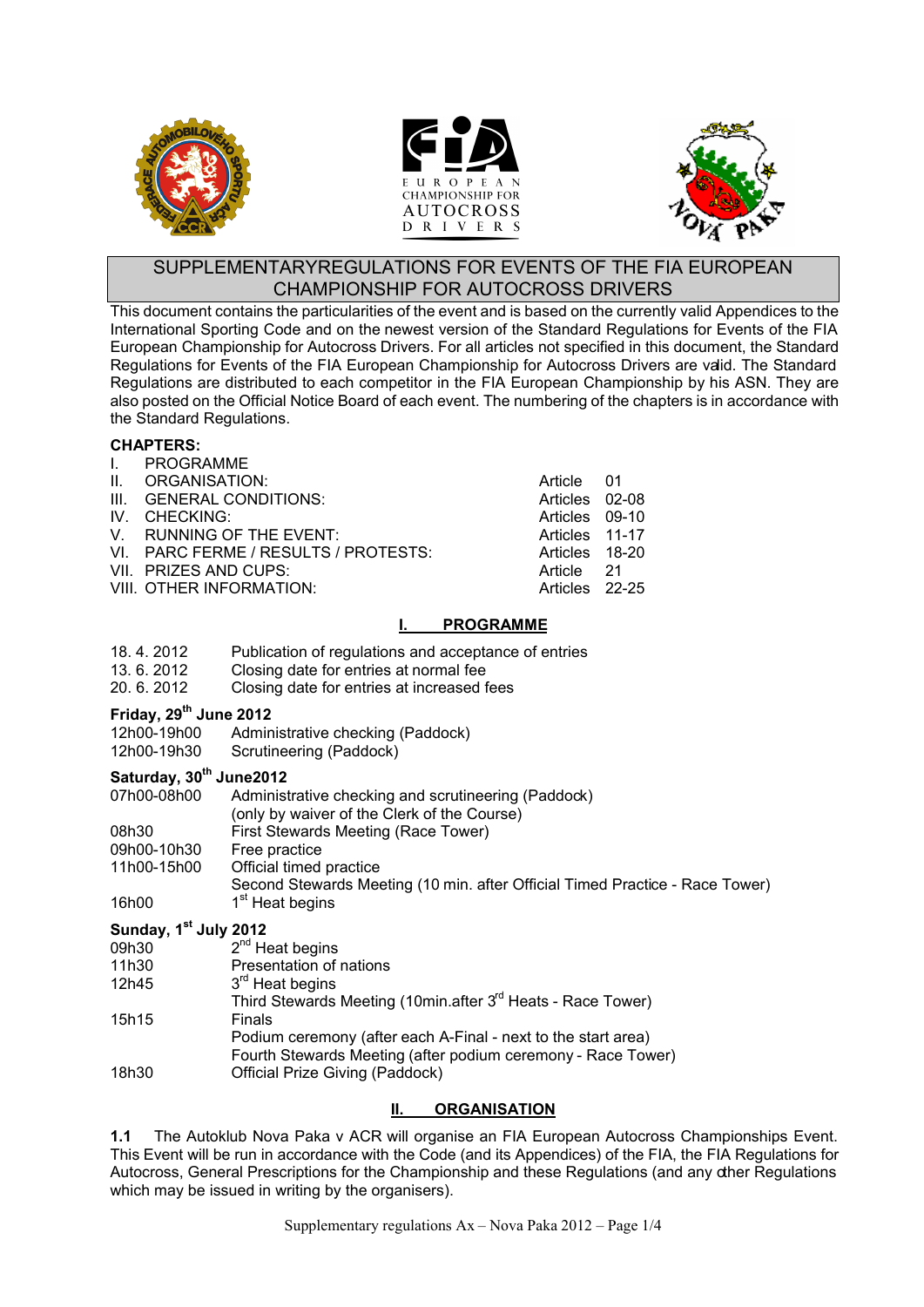## **1.2 Organising Committee**

| Mr. Bohuslav Kužel              |                                                                                                                                                                                                                                                                                                                                                                                |  |  |
|---------------------------------|--------------------------------------------------------------------------------------------------------------------------------------------------------------------------------------------------------------------------------------------------------------------------------------------------------------------------------------------------------------------------------|--|--|
|                                 | Mr. Josef Grof, Jaroslav Petr, Josef Straka, Ladislav Tejchman, Milan Tejchman, Miroslav<br>Tichý, Miroslav Krejčí, Vlastislav Skořepa, Milan Slaboch, Luděk Havel, Stanislav Klimeš,                                                                                                                                                                                          |  |  |
|                                 | Josef Rejnart, Jaroslav Ulrich, Mrs. Zuzana Plechatá, Zdena Honců, Pavlína Krejčová, Ms.                                                                                                                                                                                                                                                                                       |  |  |
| Martina Kuželová, Pavel Vydra   |                                                                                                                                                                                                                                                                                                                                                                                |  |  |
| Autoklub Nová Paka              |                                                                                                                                                                                                                                                                                                                                                                                |  |  |
| Štikov 122, CZ-509 01 Nová Paka |                                                                                                                                                                                                                                                                                                                                                                                |  |  |
| +420 493 722 475<br>fax:        |                                                                                                                                                                                                                                                                                                                                                                                |  |  |
| e-mail: autoklubnp@seznam.cz    | www.autoklubnp.cz                                                                                                                                                                                                                                                                                                                                                              |  |  |
|                                 |                                                                                                                                                                                                                                                                                                                                                                                |  |  |
|                                 | Mr. L. Peeters (BEL)                                                                                                                                                                                                                                                                                                                                                           |  |  |
|                                 | Mr. J.-P. Maillard (FRA)                                                                                                                                                                                                                                                                                                                                                       |  |  |
|                                 | Mr. L. Kopecký (CZE)                                                                                                                                                                                                                                                                                                                                                           |  |  |
|                                 | Mr. A. Slotboomi (NLD)                                                                                                                                                                                                                                                                                                                                                         |  |  |
|                                 | Mr. L. Speer (DEU)                                                                                                                                                                                                                                                                                                                                                             |  |  |
|                                 | Mr. L. Tejchman                                                                                                                                                                                                                                                                                                                                                                |  |  |
|                                 | Mr. B. Kužel                                                                                                                                                                                                                                                                                                                                                                   |  |  |
|                                 | Mr. J. Lupínek                                                                                                                                                                                                                                                                                                                                                                 |  |  |
|                                 | Mr. M. Tejchman                                                                                                                                                                                                                                                                                                                                                                |  |  |
|                                 | Mr. J. Urban                                                                                                                                                                                                                                                                                                                                                                   |  |  |
|                                 | Mr. V. Pištěk                                                                                                                                                                                                                                                                                                                                                                  |  |  |
|                                 | Mr. J. Grof                                                                                                                                                                                                                                                                                                                                                                    |  |  |
|                                 | Mr. J. Ulrich                                                                                                                                                                                                                                                                                                                                                                  |  |  |
|                                 | Mr. M. Krejčí sr.                                                                                                                                                                                                                                                                                                                                                              |  |  |
|                                 | MUDr. L. Vokrouhlický                                                                                                                                                                                                                                                                                                                                                          |  |  |
|                                 | Mr. M. Zelenka                                                                                                                                                                                                                                                                                                                                                                 |  |  |
|                                 | Mr. L. Antoš and Mr. P. Vydra                                                                                                                                                                                                                                                                                                                                                  |  |  |
|                                 | Mr. M. Krejčí jr.                                                                                                                                                                                                                                                                                                                                                              |  |  |
|                                 | Mr. J. Zahradník, M. Vrabec, M. Průša, S. Hanuš                                                                                                                                                                                                                                                                                                                                |  |  |
| - Finish                        | Mr. A. Brendl                                                                                                                                                                                                                                                                                                                                                                  |  |  |
|                                 | - Steward (Chairman)<br>- FIA Technical Delegate<br>- Clerk of the Course<br>- Deputy Clerk of the Course<br>- Secretary of the Meeting<br>- Secretary of the Stewards<br>- Chief Scrutineer<br>- Chief Timekeeper<br>- Chief of Organisers<br>- Track Controller<br>- Chief Medical Officer<br>- Drivers' Liaison Officer<br>- Judges of Fact:<br>- Startline<br>- Jump Start |  |  |

#### **1.4 Official Notice Board**

The Official Notice Board will be located at the driver's paddock close to entry from the circuit.

#### **III. GENERAL CONDITIONS**

# 2. **GENERAL**<br>2.1 This Event

- **2.1** This Event will count for:
- -The 2012 FIA European Autocross Championships for Drivers
- FIA Autocross Nations Cup
- FIA Junior Buggy CUP

#### **3. DESCRIPTION OF THE CIRCUIT**

Place: Nova Paka Tel+Fax: +420 493 722 475 Circuit: Length = 930 m, Width of the Start = 20 m, Maximum Width = 18 m, Minimum Width = 10 m

Location: 130 km northeaster from Prague - route E 65 or E 68 (GPS: 50°29'20.47"N, 15°32'17.00"E)

#### **5. ENTRY FORMS – ENTRIES**

**5.1** Anybody wishing to take part in the Event must send the attached entry form duly completed at least before 20<sup>th</sup> June 2012 - 24h00 (increased fee) to the Secretariat:

| Autoklub Nová Paka  | fax: $+420$ 493 722 475      |
|---------------------|------------------------------|
| Štikov 122          | e-mail: autoklubnp@seznam.cz |
| CZ-509 01 Nová Paka |                              |

#### **6. ENTRY FEES**

**6.1** The entry fee is:

**a)** 1<sup>st</sup> closing date of entries: 150 € (Entry fee 100 € + 50 € paddock fee – all included)

100 € (Entry fee 70 € + 30 € paddock fee – all included) – FIA JB CUP 250 € (Entry fee 200 € + 50 € paddock fee – all included)

**b)**  $2^{nd}$  closing date of entries: As the Entry Form from the Driver and the Confirmation of the Acceptance from the Organiser is considered as a contract, the Driver, who is not coming to the Event, has to apologise (in written form with giving the reason) as soon as possible. **The Entry Fee will be paid at the Administrative checking.**

**6.6** The maximum number of the entries is 120.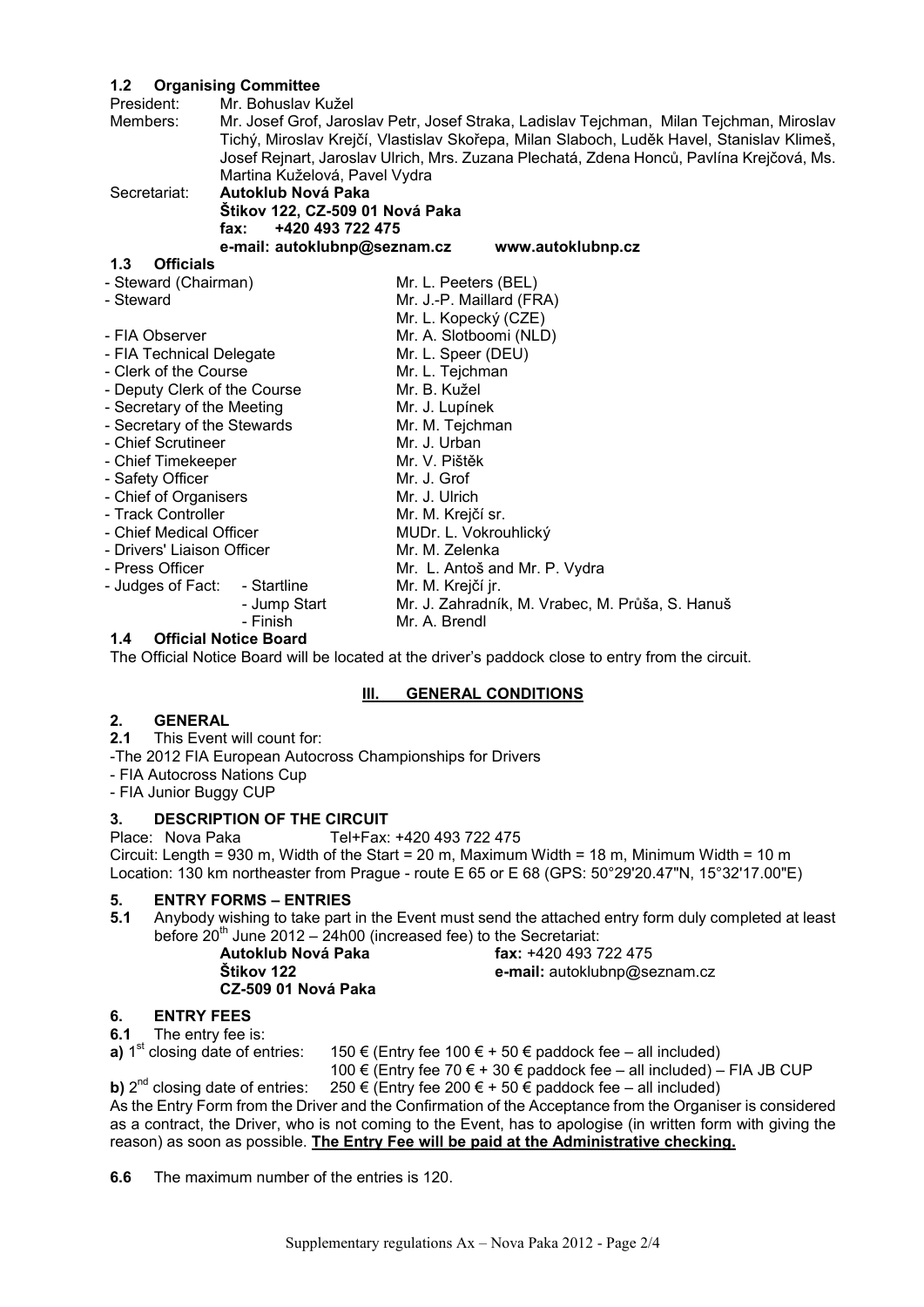# **7. INSURANCE**

#### **7.1 Insurance coverage of the organiser**

The Autoklub CR concluded with "Ceska podnikatelska pojistovna, a.s." – Vienna Insurance Group, through the company RENOMIA, a.s., the frame insurance contract No. 00 1395 0410 on insurance of liability of the organiser for damage caused to the others in connection with a sport enterprise up to the sum of CZK 5.000.000.

#### **7.2 Insurance of competitors and crews**

**7.2.1** The frame insurance contract No. 00 1395 0410 concluded by and between the "Ceska podnikatelska pojistovna, a.s." – Vienna Insurance Group and Autoklub CR includes insurance of cars of the participants against damages caused to third persons up to the sum of CZK 3.000.000 per one insurance event with co-participation of CZK 5.000. Any damage below CZK 5.000 will be paid by the driver who caused the damage; damages above CZK 5.000 will be paid by the insurance company without any co-participation of the insured. However the insurance does not cover liability for the damages caused by event participant that the competitors cause each other in the course of sport event.

**7.2.2** Each driver is obliged to conclude his personal injury insurance and to present a proof on request the administrative checking. The insurance of foreign drivers must include coverage of costs for possible medical treatment in the CR.

# **IV. CHECKING**

## **10. SCRUTINEERING**

# **10.2 Noise**

For all cars, a limit of 100 dB is imposed.

# **V. RUNNING OF THE EVENT**

## **12. PRACTICE AND DRIVERS' INFORMATION**

**12.1** Free practice and two qualifying practice sessions, one organised in order of the numbers and the second in reverse order, are obligatory in each Division.

There will be run 4 laps in the free practice session.

There must be no more than 1 car at each 120m of the track in each qualifying practice session, which will last for 3 laps from the entry of the first car onto the track, but only the times starting from the  $2^{nd}$  lap will count.

The best lap time from all the qualifying practice sessions determines the starting positions for the first Heat. In the event of a tie, the next best lap time of the drivers who have tied determines the starting positions. Each driver must complete at least one lap in practice. Should this not be the case, the driver may be allowed to start in the first qualifying Heat, at the discretion of the Stewards. Cars from different divisions will run separately.

**12.2** Information in English and Czech will be given in writing to all drivers at the administrative checking.

# **14. QUALIFYING**

There will be 5 laps in the qualifying Heats.

# **15. FINALS**

There will be 7 laps in the Finals.

# **VI. PARC FERME – RESULTS – PROTESTS**

# **20. PROTESTS – APPEALS**

**20.1** All protests will be lodged in accordance with the Code.

All protests must be made in writing and handed to the Clerk of the Course or his assistant, or in their absence any of the Stewards of the meeting, together with the sum of  $\epsilon$  500. If the protest requires the dismantling and re-assembly of different parts of a car, the claimant must make a deposit of  $\epsilon$  3.000,-. **20.5** Competitors have the right to appeal, as laid down in Articles 181,182 and 183 of the Code and also as set out in the Rules of the International Court of Appeal. The amount of the appeal fee is  $\epsilon$  1.200,-.

# **VII. PRIZES AND CUPS**

# **21. PRIZES**

The podium ceremony on the circuit (next to the Start area) will be held immediately after each A-Final. The winners of the  $1<sup>st</sup>$ ,  $2<sup>nd</sup>$  and  $3<sup>rd</sup>$  prizes must be present wearing their race overalls. Failure to attend this ceremony will be penalised by the loss of any monetary award / benefit associated with the corresponding position at the end of the race.

The Prize Giving for all Divisions (for  $1<sup>st</sup>$  - 10<sup>th</sup> place) will be held at the paddock at 18h30.